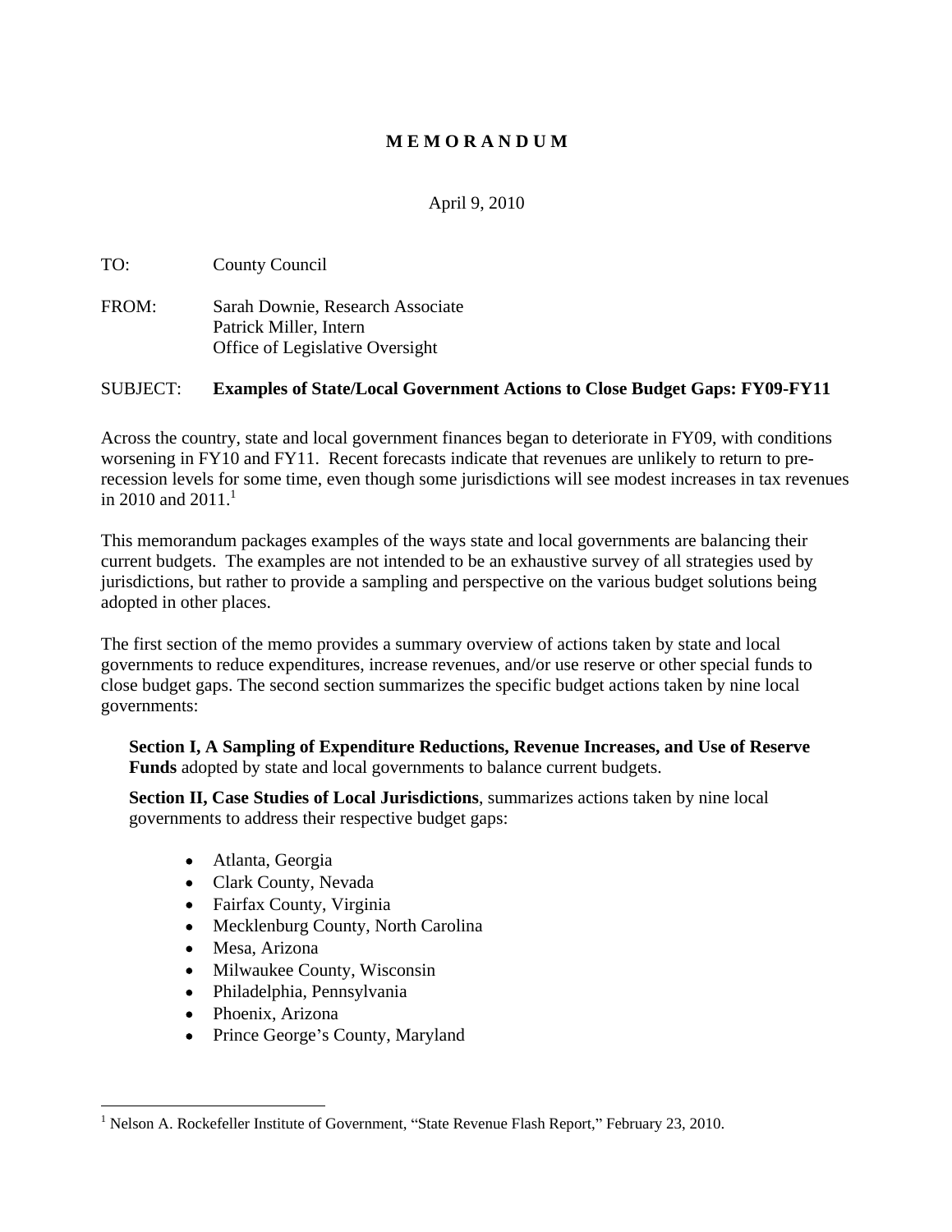# **I. A SAMPLING OF EXPENDITURE REDUCTIONS, REVENUE INCREASES, AND USE OF RESERVE FUNDS**

# **A. Actions to Reduce Expenditures**

States' general fund expenditures decreased by 3.4 percent from FY08 to FY09 and by 5.4 percent from FY09 to FY10.<sup>2</sup> Most budget savings strategies fall under the areas of program cuts or compensation reduction.

# **1. Reducing Employee Compensation Costs**

Employee salaries and benefits represent the largest component of state and local government budgets. As a result, state and local government officials are finding themselves unable to close large budget gaps without reducing compensation costs. The case studies summarized later in this memorandum (see page 8) provide examples of how jurisdictions across the country are reducing the amount spent on employee pay and benefits.

In addition to employing fewer people (through hiring freezes, layoffs, and retirement incentives), the most common strategies for reducing compensation costs for active employees include:

- Eliminating cost-of-living increases;
- Eliminating other types of employee salary increases (e.g., steps/increments, longevity pay, performance pay); and
- Furloughs. The contract of the contract of the contract of the contract of the contract of the contract of the contract of the contract of the contract of the contract of the contract of the contract of the contract of the

A furlough is the placement of an employee in a temporary non-duty, not-pay status to achieve budget savings. In FY09, 15 states implemented furloughs to reduce or eliminate a budget gap and in FY10, 16 states did the same.<sup>3</sup> For more information on different structures of furloughs and specific examples, **see OLO s 2009 memorandum report and addendum on furloughs**.4

In addition to furloughs, several states are reducing salaries. For example, in FY11, the salaries of state employees in *Arizona* will be reduced by five percent. Part of this reduction will come from eliminating performance pay increases that employees received several years ago, and the rest from six fixed furlough days. In *Hawaii*, State Hospital, Prison and Hawaii Youth Correctional Facility guards will experience a 5.45

percent pay cut, effective January 1, 2010 through June 30, 2011. Governor Lingle also submitted a 6-year financial plan that included 5.5 percent salary cuts for all state employees. However, because the Governor is in the final year of her term, the next administration will have to negotiate these pay cuts with state employees unions.<sup>5</sup>

## **2. Program Reductions eliminating staff and/or lowering operating expenses**

State and local governments have cut expenditures either through across-the-board cuts of a certain percentage of each department or by targeting specific programs or departments for reductions. These cuts could involve reductions of operating expenses and/or the elimination of positions (filled or unfilled).

 $2$  National Governors Association and National Association of State Budget Officers, "The Fiscal Survey of the States,"<br>December 2009.

 $3$  NGA and NASBO, "The Fiscal Survey of the States," December 2009.

<sup>&</sup>lt;sup>4</sup> Office of Legislative Oversight Memorandum Report Number 2009-9, *A Research Brief on Furloughs and Buyouts* (April 2009) and Addendum to OLO Report 2009-9, *Office of Legislative Oversight Memorandum on Public Sector Furloughs:* 

*Additional Information* (September 2009).<br><sup>5</sup> Honolulu Advertiser, "Hawaii Workers Face More Pay Cuts Under 6-year plan," March 10, 2010.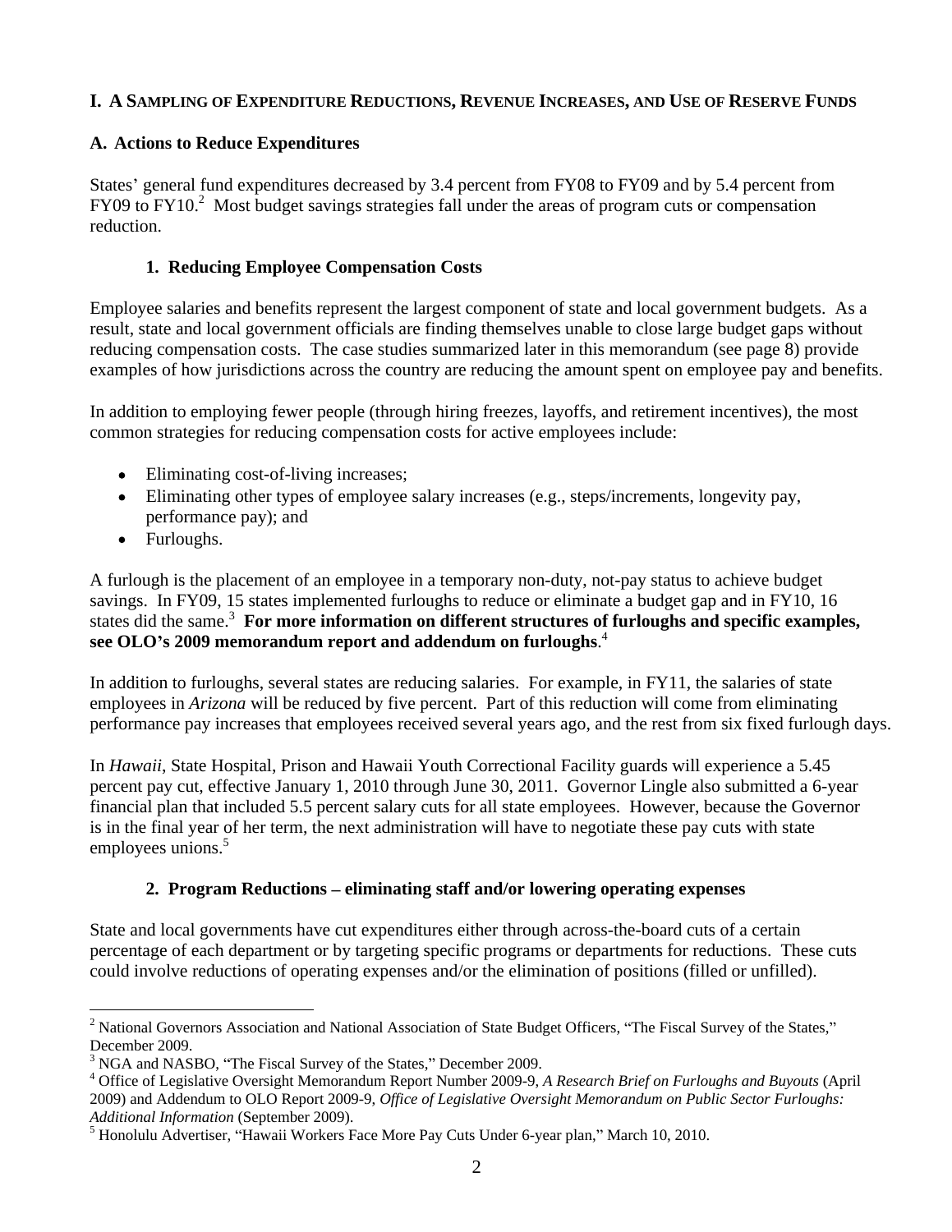**Public Safety**. Most state and local governments have tried to minimize cuts to public safety. However, states and local jurisdictions have found some strategies to reduce the cost of public safety services. *Santa Barbara, California* and *Reno, Nevada* are each considering the closure of a fire station to reduce costs in FY11. In Santa Barbara, the Fire Chief estimates that closing the fire station would save the City \$1.4 million per year. $6\degree$ 

*California* is trying to reduce the number of inmates in overcrowded state prisons. With an average cost of \$47,000 per year to house a prisoner, approximately 11 percent of the state budget goes to the penal system.<sup>7</sup> As part of a new law, California will allow some low-level offenders to undergo less parole supervision upon release so that parole officers can focus on closely monitoring more serious offenders. The new law also allows prisoners to reduce their sentences by completing certain rehabilitation programs.<sup>8</sup>

*Oregon*, *Illinois*, *Colorado*, and *Michigan* already implemented similar early release programs, which raised concerns from prosecutors and/or the public about whether the prisoners being released would re-offend. Oregon and Illinois have temporarily suspended their programs, while Colorado has scaled back its program. In Michigan, local prosecutors are challenging at least 20 of the parole decisions.<sup>9</sup>

**Education**. Many school districts throughout the country have had to respond to reduced funding from state and local governments by cutting costs. For example, in *Illinois*, the Governor has recommended \$1.3 billion in education cuts for FY11 to help close a \$13 billion deficit.<sup>10</sup>

 Many school districts have reduced the number of teacher positions, leading to increased class sizes. Many school districts are finding recent efforts to reduce class sizes unsustainable given current funding reductions. *California* increased class size targets in 2009 and class sizes increased in 74% of the state's public elementary schools this school year.11 This year, officials in *Florida*, *Georgia*, *Oklahoma*, and *Nevada* have proposed relaxing or eliminating class size limits.<sup>12</sup>

Some school districts are also eliminating non-classroom positions, such as assistant principals and custodial staff. School districts in states such as *New Jersey* and *Tennessee* are considering outsourcing all custodial work to private companies.<sup>13</sup>

Some schools districts are moving to a four-day school week to reduce costs.Currently, 100 school districts in 17 states have a four-day school week. Typically, some of the hours of instruction lost from the fifth day are made up in longer school hours for the remaining four days. This strategy is most commonly used by rural school districts with high transportation costs. For example, *Peach County, Georgia* reported \$200,000 in savings during one semester from reduced transportation expenses and utilities and reduced hours for custodial and cafeteria workers and bus drivers.<sup>14</sup>

<sup>&</sup>lt;sup>6</sup> Noozhawk.com, "City's Budget Woes May Lead to Closure of Fire Station No. 3," February 2, 2010.<br><sup>7</sup> *The New York Times*, "California in Fiscal Crisis, Opens Prison Doors," March 23, 2010. 8<br><sup>8</sup> Celifornia Depertment o

<sup>&</sup>lt;sup>8</sup> California Department of Corrections and Rehabilitation, Press Release, January 21, 2010.<br><sup>9</sup> *The New York Times*, "Safety Is Issue as Budget Cuts Free Prisoners," March 4, 2010.<br><sup>10</sup> Associated Press (on BusinessWee Day School Week to Cut Costs," March 9, 2010. Data for both articles came from the Education Commission of the States.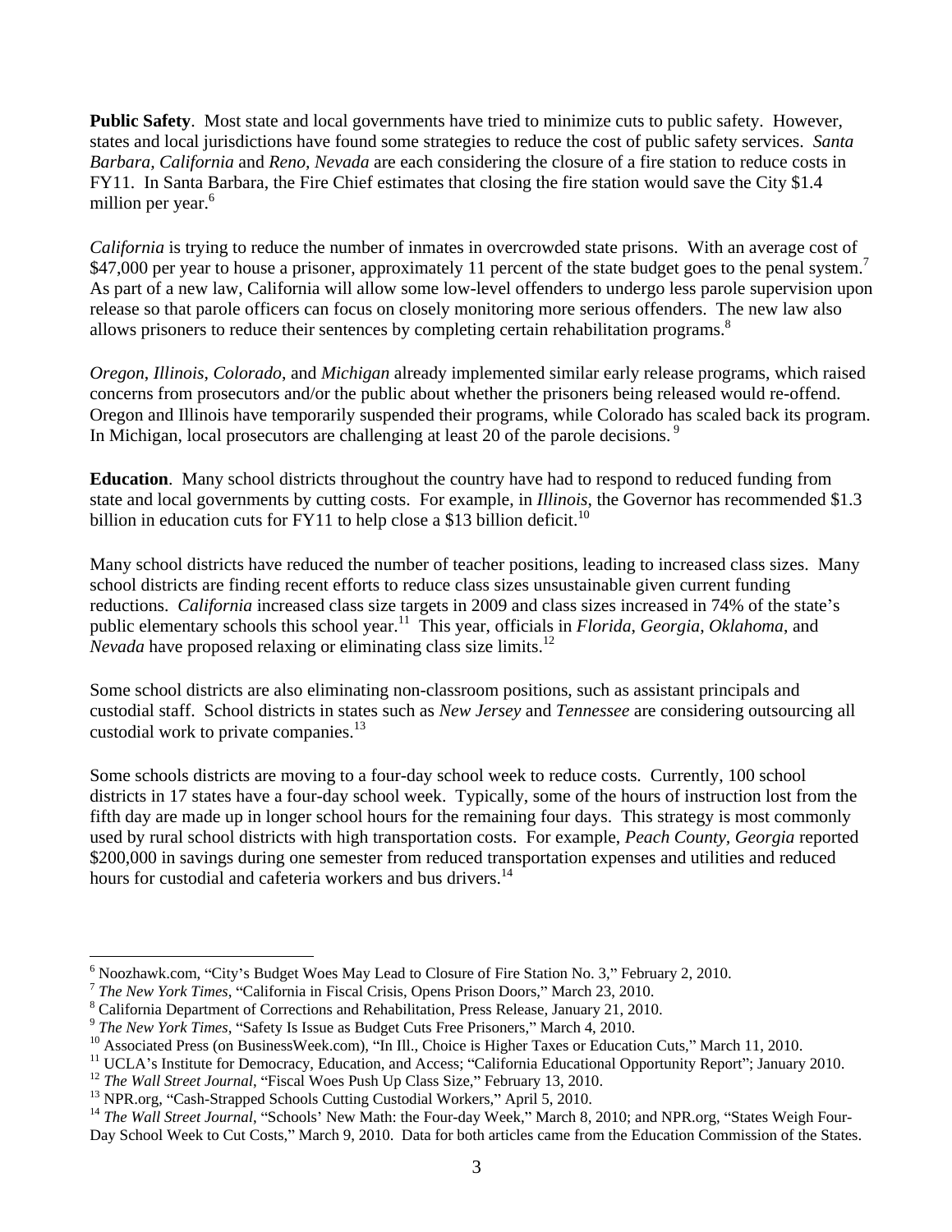Some school districts have chosen to eliminate or reduce non-academic programs. School District U-46 in *Elgin, Illinois* has proposed eliminating middle school football and kindergarten art, music, and physical education. *Fulton County, Georgia* plans to cut a \$4 million band and orchestra program from elementary schools that serves over 8,000 students.<sup>15</sup>

**Health and Human Services**. *New Hampshire* reduced nursing home reimbursement rates and funding for mental health providers. *Arizona's* approved FY11 budget eliminates the State's Children's Health Insurance Program (which provides healthcare to 47,000 low-income children) and eliminates Medicaid coverage for 310,000 adults, saving the State \$385 million.<sup>16</sup>

The Governor of *Minnesota* has proposed \$347 million in reductions from the State's health and human services budget, which would affect 20,000 people in state health care programs and 20,000 people in human services programs. A large part of the savings would be achieved by reducing MinnesotaCare eligibility for adults without children. Another large cut was a 2.5 percent reduction in long-term care payments. The State is facing a \$1.2 billion deficit in FY11.<sup>17</sup>

**Parks and Recreation**. To reduce park and recreation expenditures, some local governments have reduced the number of recreation classes they offer or reduced mowing and other maintenance on public land. For example, the Department of Parks and Recreation in *Virginia Beach* plans to reduce the average mowing frequency for divided roadways from 18 days in FY10 to 23 days in FY11, and reduce the replacement of plant materials and flowering annuals in their resort area by 72%.<sup>18</sup> *Kansas City* may reduce park and boulevard mowing cycles for a savings of \$245,000.<sup>19</sup>

Following steep cuts in park funding over the last few years, *Arizona* has closed 5 out of 30 state parks, with 6 more scheduled to close by June 2010. Arizona currently is the only state that has closed parks, but other states have plans to do the same.<sup>20</sup>

## **B. Actions to Increase Revenues**

Many state and local governments have increased taxes or fees to help close budget gaps. In some cases, revenue from increased taxes or fees is used for specific program expenditures; in other cases, the funds go into a localities' General Fund. This section provides examples of state and local jurisdictions that have recently raised taxes or fees to close budget gaps.

## **1. Tax Increases**

Over the last couple of years, state and local governments have implemented a variety of tax increases, with more proposed for FY11. In 2008 and 2009, 13 states raised new revenue from personal income taxes, 17 increased sales taxes, 22 increased excise taxes on tobacco, alcohol, or motor fuel, and 17 increased business taxes. Tax changes mostly involved increasing tax rates; expanding the coverage of an existing tax to include more items; or eliminating certain tax credits, deductions, and exemptions.<sup>21</sup>

<sup>&</sup>lt;sup>15</sup> 11 Alive.com, "Fulton County School Board Starts Massive Budget Cutting Thursday Night," March 18, 2010.<br><sup>16</sup> American Medical News, "Health Reform Law, Arizona Medicaid Cuts at Odds," April 5, 2010.<br><sup>17</sup> Minnesota Pu

<sup>&</sup>lt;sup>19</sup> The Kansas City Star, "KC Passes Budget, Trims Millions," March 25, 2010.<br><sup>20</sup> Los Angeles Times, "Arizona Towns Pitch in to Save State Parks," March 29, 2010.<br><sup>21</sup> Center on Budget and Policy Priorities, "State Tax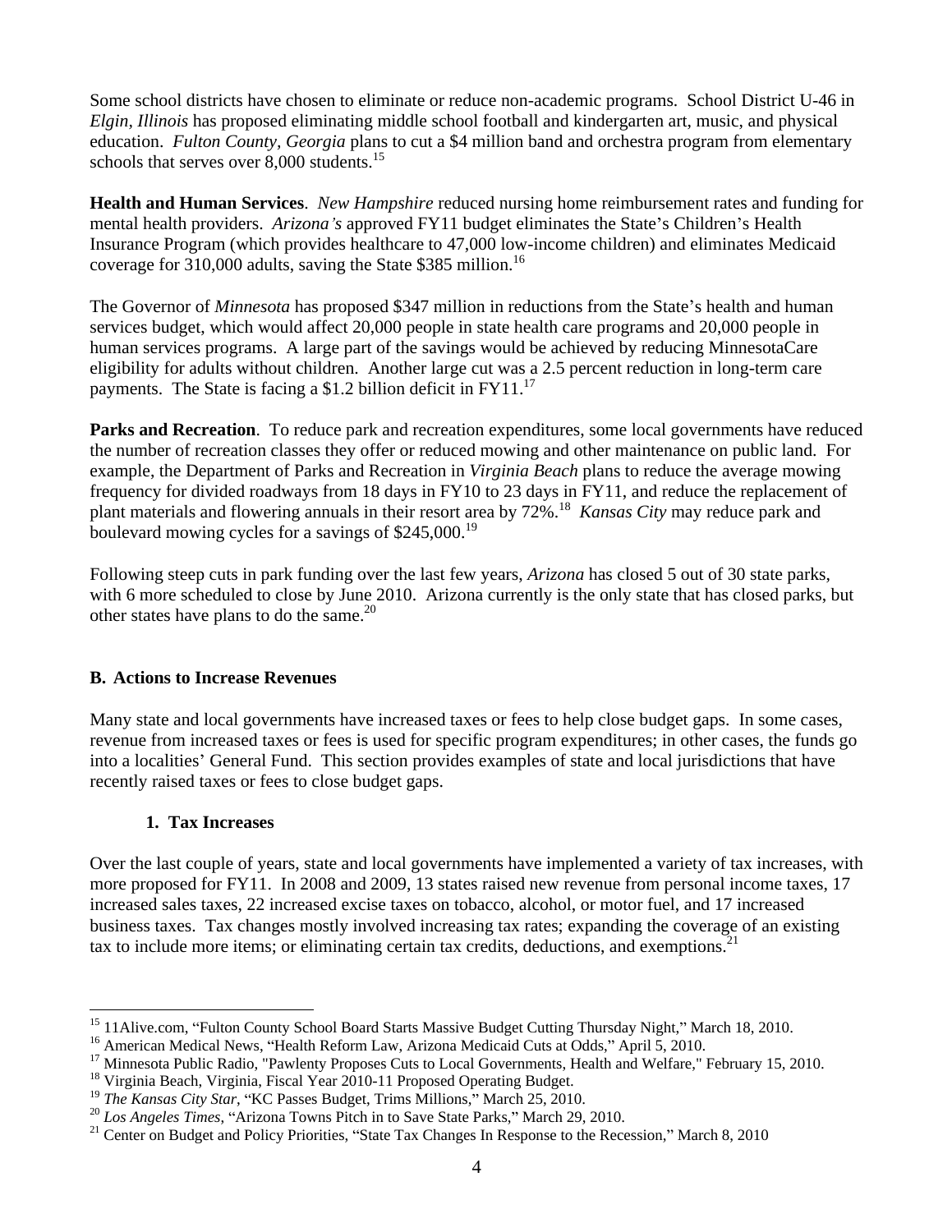**Sales Tax Increases**. Some states are increasing their sales tax rates. For example, voters in *Arizona* will vote in a May special election on whether to temporarily increase the sales tax by 1 percentage point. The sales tax increase would expire on May 31, 2013. Revenue from the sales tax would be used to fund K-12 education, health and human services, and public safety. $^{22}$ 

Other states are expanding the sales tax base to cover goods and services that currently are not taxed in those places.23 For example, the *State of Washington* is considering extending the sales tax to cover bottled water, candy, and gum.<sup>24</sup> In 2009, *Maine s* legislature passed a law that would extend the sales tax to services such as car repairs and dry cleaning. The law will be subject to a voter referendum in June.<sup>25</sup>

**Excise Tax Increases**. Sixteen states increased their cigarette tax last year, including *Connecticut*, *Kentucky*, and *North Carolina*. In *New York*, the Governor's 2010-11 Executive Budget proposed an increase in the cigarette tax and a new tax on sugared beverages.

**Property Tax Increases**. Most jurisdictions are seeing declines in property tax revenue due to recent declines in property values. As a result, some jurisdictions are raising property tax rates to recoup some of this revenue. In *Arlington County, Virginia*, the County Manager's proposed FY11 budget includes a 6.7 cent increase in the property tax rate; raising the rate from \$0.875 per \$100 of assessed value to \$0.942 per \$100 of assessed value.

**Income Tax Increases.** *Illinois* Governor has proposed increasing the income tax rate by 1 percent. A few states are increasing enforcement of laws that allow them to collect taxes on income earned by visitors while in the state on business. In the past, the effort to enforce these laws has generally not been worth the potential revenue, but advances in technology may make these laws easier to enforce.<sup>26</sup>

**Reconsidering Tax Exemptions**. Some states and localities are considering whether to tax nonprofit entities, such as universities and nonprofit hospitals through sales, income, and/or property taxes. For example, in March 2010, the Governor of *Georgia* proposed taking away nonprofit hospitals' state sales tax exemption.<sup>27</sup> Lawmakers in *Connecticut* are also reconsidering a wide range of tax exemptions and credits, such as exemptions from the state sales tax and admissions tax.<sup>28</sup>

## **2. Fee Increases**

Many jurisdictions have increased fees or fines as a way to generate revenue. In October 2009, *California* passed a law that increased or eliminated the maximum for various fees charged by counties, cities, or courts, such as a vital records fee and recording fees.29 As a result, *Alameda County, California* increased its title recording fee and *Solana County, California* is considering increasing recording fees.

<sup>&</sup>lt;sup>22</sup> Arizona Education Network, February 25, 2010; Senate of Arizona, Concurrent Resolution 1001.<br><sup>23</sup> According to the Federation of Tax Administrators, the sales tax in most states covers tangible goods and some service but rarely covers a wide range of services such as personal and professional services. (Survey of Services Taxation – 2007 Update, July 2008).

Update, July 2008).<br><sup>24</sup> Associated Press (on Google.com), "Wash. Lawmakers Eye Higher Beer Tax to Help Budget," April 5, 2010.<br><sup>25</sup> *The Wall Street Journal*, "States Try to Tax More Services as Coffers Deflate," February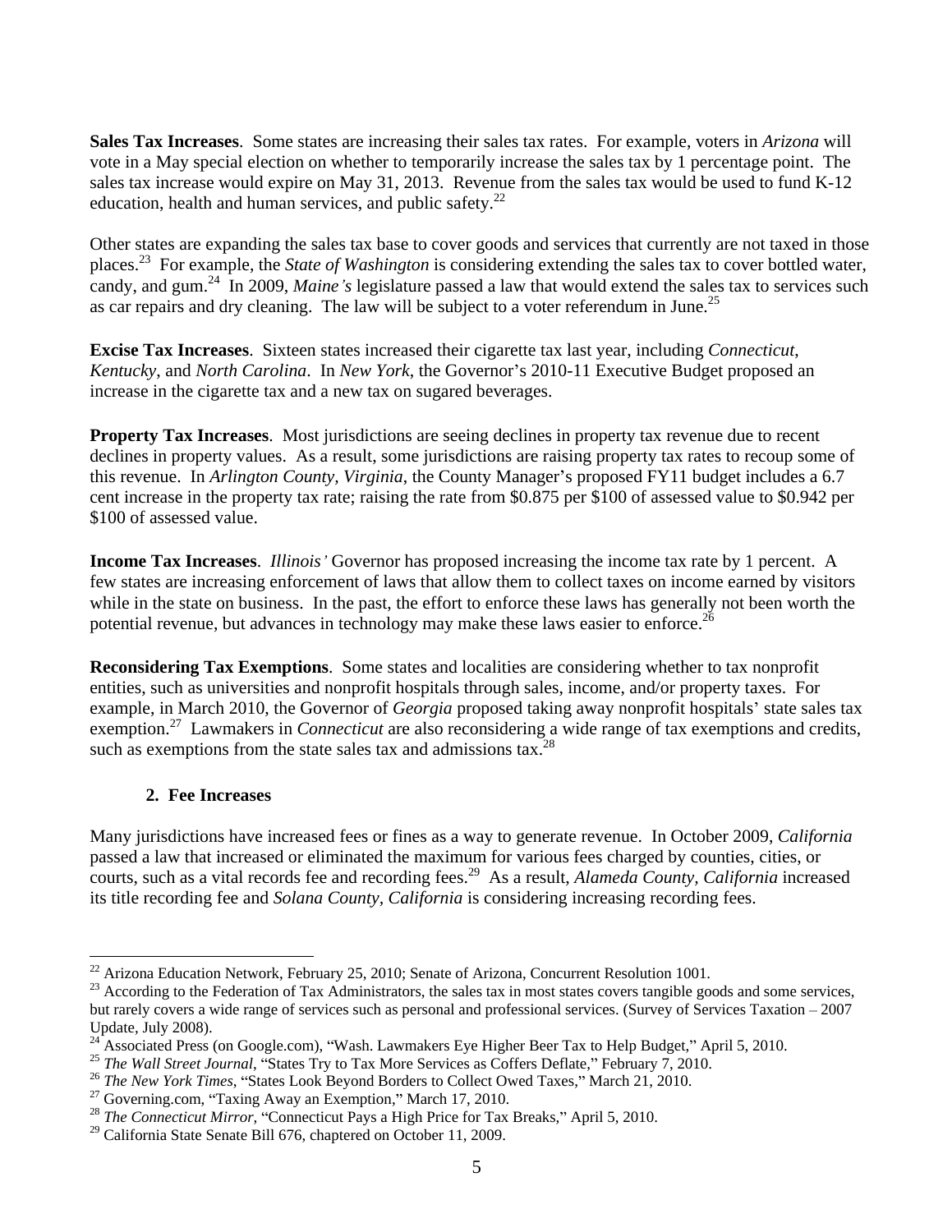*Toledo, Ohio* is going to impose a new \$15 monthly trash-collection fee<sup>30</sup> and in *Washington, D.C.*, the mayor's proposed FY11 budget includes a variety of fee increases or new revenue sources:

- $\blacktriangleright$  A \$0.25 increase in parking fees (from \$0.75 to \$1) with projected revenue of \$3.6 million;
- Increases in fines on 71 types of traffic violations;
- Increases in 13 Department of Health practitioner renewal fees for chiropractors, acupuncturists, and other practitioners; and
- $\bullet$ Selling advertising on the back of parking meters and parking meter receipts.

*Louisiana* plans to increase the fee for entrance to historic sites from \$2 to \$4 and increase the cost of using a group campsite at state parks by \$100 per night. The new fees are expected to generate an additional \$2.6 million for the budget for operating and maintaining state parks. $31$ 

 Lawmakers in *Arizona*, *California*, *Idaho*, and *Washington* have recently considered or implemented extra vehicle fees to fund state parks. The model for this type of fee was *Montana*, which added a \$4 vehicle registration fee in 2004 that gives residents free access to parks. Residents can opt out of the fee but then cannot visit state parks for free. Between 80 to 85 percent of the state's drivers pay the fee.<sup>32</sup>

# **3. Selling Assets**

Some jurisdictions are selling property, which allows them to earn money and avoid future maintenance costs or, in the case of older buildings, avoid major renovations. In September 2009, *Arizona* passed a law allowing the sale of state buildings. *California* has put several properties on the market, such as the Orange County Fairgrounds. While states will make money from such sales, in some cases, states will continue to use the properties and have to pay to lease the property. In other cases, the property would be converted for private use. *Pennsylvania* sold office buildings in Philadelphia and Pittsburgh that are slated for conversion to condominiums.<sup>33</sup> to condominiums.  $33$ 

Due to budgetary constraints, the *Colorado Springs* Police Department could no longer afford to fly its two helicopters. In October 2009, the Department took the helicopters out of service and sold them for a total of \$350,000.<sup>34</sup> of  $$350,000$ .<sup>34</sup>

# **C. Spending Money from Reservesor Other Types of Funds**

In order to fill budget gaps, state and local jurisdictions have drawn on money from reserve funds and other types of special funds. In FY09, 26 states used money from "rainy day" reserve funds to reduce budget gaps and in FY10, 17 states used this strategy.<sup>35</sup> Several states are considering whether to raise or eliminate existing caps on how much money can accumulate in their rainy day funds to prepare for future fiscal challenges.<sup>36</sup>

<sup>&</sup>lt;sup>30</sup> The Wall Street Journal, "Toledo's Fiscal Reckoning," March 31, 2010.<br><sup>31</sup> *The Times-Picayune*, "Fees for state's parks will take a hike," March 5, 2010.<br><sup>32</sup> Stateline.org, "Register you car, save a state park," Mar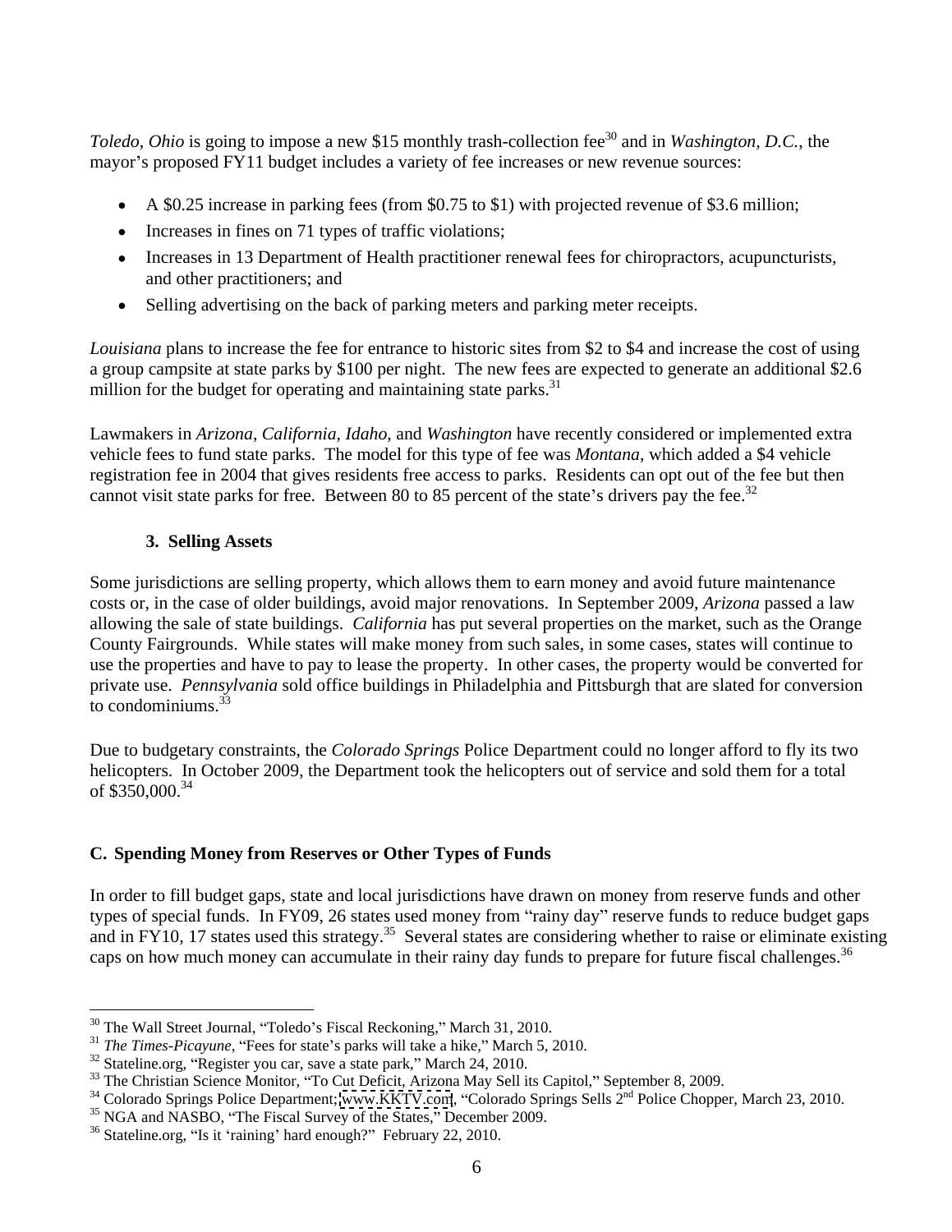In order to balance its FY10 budget, *Chicago* tapped the entirety of a \$51.9 million special reserve fund established through the lease of parking meters to private companies.<sup>37</sup> To help balance the General Fund budget, *Seattle* used \$20.1 million of the City's \$30.6 million Revenue Stabilization Account in 2009 and 2010.<sup>38</sup>  $2010^{38}$ 

 Other states are using money from other types of special funds to balance their budgets. In addition to dipping into the State's rainy day fund, the *Washington* State House of Representatives has proposed taking money from the capital budgets of state universities, which are funded by student fees. The proposal would transfer \$35 million from four year colleges' capital budgets and \$3 million from community and technical colleges' capital budgets to the State's general fund. The University of Washington has threatened a lawsuit if the State proceeds with the plan.<sup>39</sup>

*New Hampshire* took \$110 million from a medical malpractice insurance pool, with plans to use \$65 million to balance its two-year FY08-09 budget and \$45 million to balance the current FY10-11 budget. However, in July 2009, the State Supreme Court ordered the State to return the money.<sup>40</sup>

 A related strategy for closing budget gaps is to defer scheduled payments to employee pension funds and retiree health benefit funds. As part of the two-year budget that the Virginia General Assembly passed in March 2010, *Virginia* will defer payment of \$620 million to the Virginia Retirement System, which funds Virginia state employee and teacher pensions. Beginning in 2013, Virginia will have to repay the money over 10 years with 7.5 percent interest. $41$ 

To help close a \$500 million deficit for the rest of FY10, the Governor of *Connecticut* proposed deferring a \$100 million payment to the employee pension fund after reaching an agreement with state employee unions. The Governor also proposed using \$219.2 million from the State's emergency reserve fund to balance the FY10 budget, even though this money was scheduled for use next year to help balance the  $FY11$  budget.<sup>42</sup>

 $37$  Chicago Sun Times, "Daley rules out property tax increase to close budget gap," October 14, 2009.<br> $38$  City of Seattle. Washington, 2010 Adopted Budget.

<sup>&</sup>lt;sup>39</sup> Olympia Newswire, "House Proposes Raiding College Student Fees to Fill Budget Deficit, Singles out University of

Washington for Extra Cuts," March 10, 2010.<br><sup>40</sup> *The New York Times*, "State Debt Woes Grow Too Big to Camouflage," March 29, 2010; *Insurance Journal*, "New Hampshire Judge Rejects State's Claim on Malpractice Fund," Jul

Hampshire Judge Rejects State's Claim on Malpractice Fund," July 31, 2009.<br><sup>41</sup> Richmond Times-Dispatch. "State Will Dip into Pension Fund, Repay with 7.5% Interest," March 15, 2010.<br><sup>42</sup> Governor Jodi M. Rell, "Deficit Mi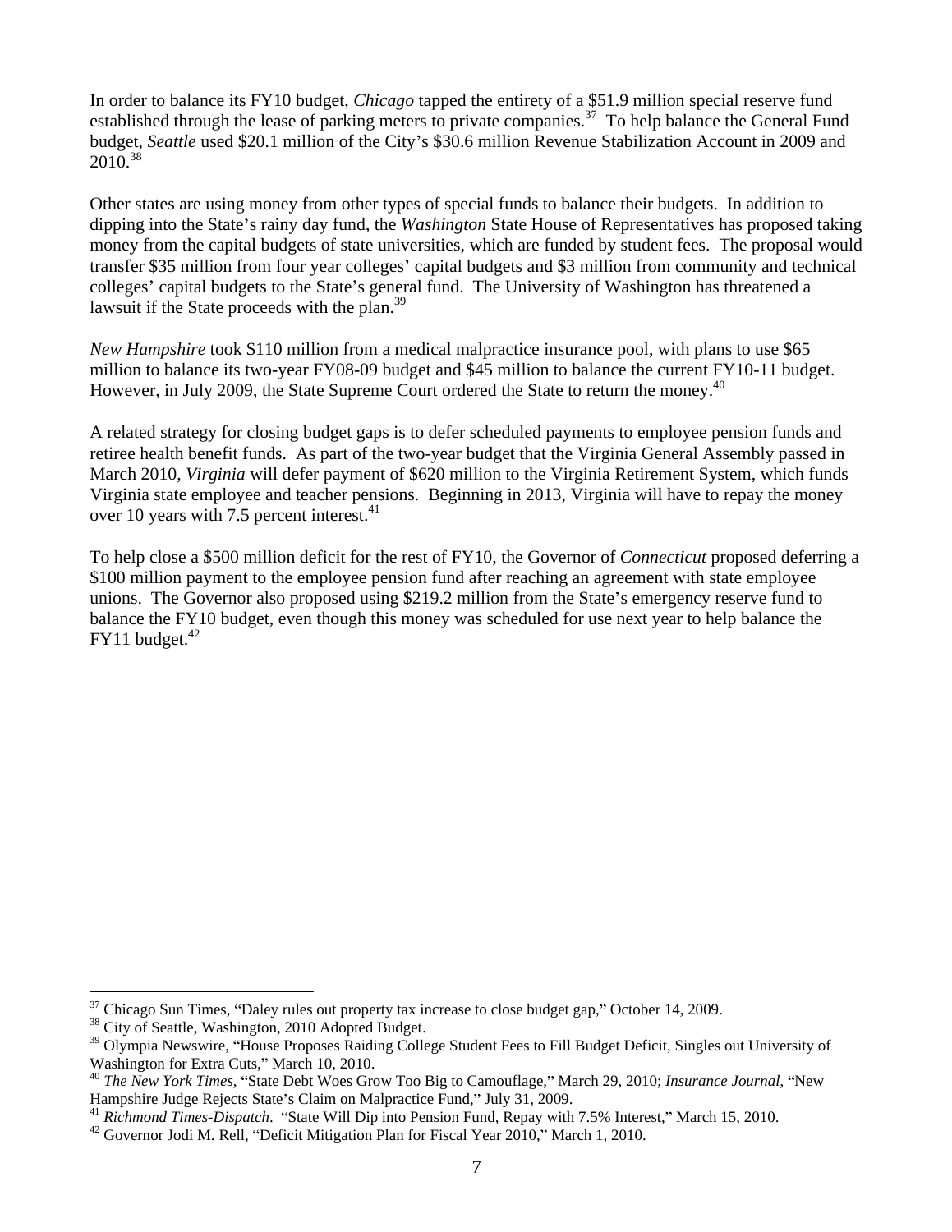# **II. CASE STUDIES OF LOCAL JURISDICTIONS**

L

This section describes the actions taken by nine local governments throughout the U.S. to close their budget gaps by reducing expenditures and/or increasing taxes or fees. All population estimates in this section are from the U.S. Census Bureau's Population Estimates Program; the estimates for cities are as of July 1, 2008, while the estimates for counties are as of July 1, 2009.

|                                                    | Atlanta, Georgia                                                                                                                |
|----------------------------------------------------|---------------------------------------------------------------------------------------------------------------------------------|
| <b>Time Period</b>                                 | FY09 and FY10                                                                                                                   |
| <b>FY10 Budget Gap</b>                             | \$56 million                                                                                                                    |
| <b>Approved FY10</b><br><b>Operating Budget</b>    | \$1.5 billion                                                                                                                   |
| <b>Strategies Used to</b><br><b>Balance Budget</b> | Furloughs, Property tax increase of<br>  \$0.3 per \$100 of assessed value<br>(average increase of 7.2% for<br>property owners) |

Atlanta has a population of approximately 538,000. In mid-FY09, Atlanta instituted furloughs, requiring nearly all of its general fund employees—including police officers, firefighters and prison guards—to work four fewer hours every week (i.e., a 36-hour week). The resulting 10 percent reduction in pay saved the City approximately \$11.5 million. Many city agencies began closing on Fridays, shifting to nine-hour days, four days a week. Some fire stations, engine companies, and ladder companies were closed on a rolling basis during the furloughs, rather than all on the same day.

Furloughs ended when the City Council approved an increase in the property tax rate of \$0.312 per \$100 of assessed value in the FY10 budget, for an average increase of 7.2 percent in property tax bills. The City also eliminated a voluntary one percent contribution to employee pensions.<sup>43</sup>

On February 1, 2010, the Atlanta City Council approved a resolution that would present a "municipal" option sales tax" to voters in a referendum. First, the Georgia General Assembly would have to approve the measure. Revenue from the sales tax would fund public safety and infrastructure in the City.<sup>44</sup>

<sup>&</sup>lt;sup>43</sup> Pew Charitable Trusts, *Layoffs, Furloughs and Union Concessions: The Prolonged and Painful Process of Balancing City Budgets, September 22, 2009; City of Atlanta, FY10 Adopted Budget* 

<sup>&</sup>lt;sup>44</sup> Atlanta City Council Press Release, February 1, 2010; Atlanta City Council Resolution 10-R-0218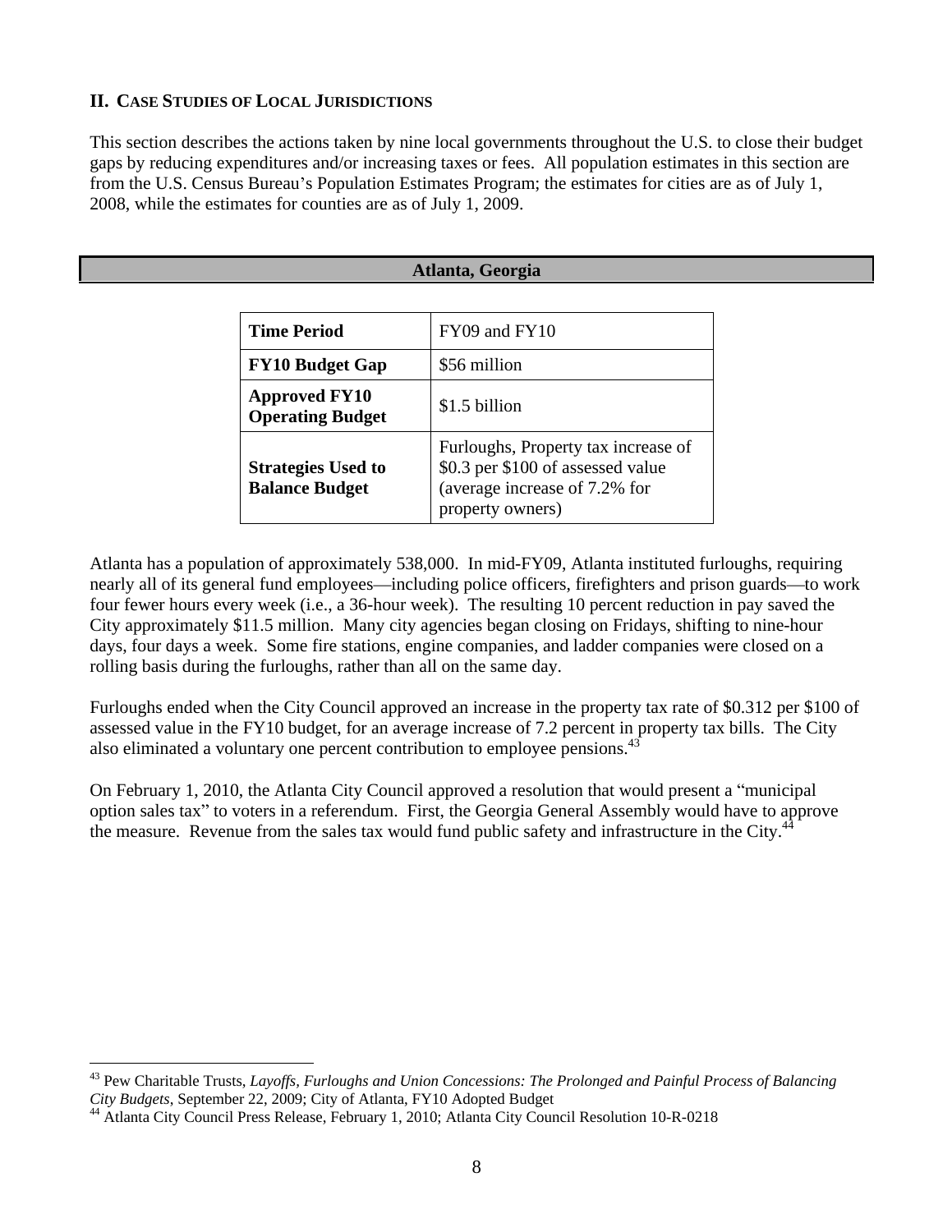# **Clark County, Nevada**

| <b>Time Period</b>                              | $\vert$ FY11 (begins July 1)  |
|-------------------------------------------------|-------------------------------|
| <b>FY11 Budget Gap</b>                          | \$200 million (approximate)   |
| <b>Approved FY10</b><br><b>Budget</b>           | \$4.9 billion                 |
| <b>Proposed Strategies</b><br>to Balance Budget | Salary and benefit reductions |

Clark County, Nevada has a population of approximately 1.9 million and an approved FY10 budget of \$4.9 billion. In previous budgets, the County has made cuts such as voluntary furloughs, layoffs, hiring freezes, cuts to shuttle bus service, and leaving 950 positions unfilled in the University Medical center and other county departments.<sup>45</sup>

In FY11, which begins July 1, 2010, the County faces a budget gap of approximately \$200 million. One strategy that the County Commissioners have taken to develop the FY11 budget is to convene a Committee on Community Priorities to provide recommendations on budget priorities. The County Commission selected the 15 members of the Committee, which include representatives from the public, private, and

nonprofit sectors.<br>The Committee's final report presented approximately 200 proposals to the County Commission.<sup>46</sup> According to the report, "the Committee was not tasked with reaching consensus in its decision making. Instead the final results are a collective representation of individual responses."<sup>47</sup> Among the committee's most significant proposals are cuts to the County's fire department budget, including cuts to overtime compensation and eliminating its paramedic service.

Clark County commissioners have proposed the elimination of the County's longevity pay, an annual bonus for employees with at least eight years of service with the County. Longevity pay bonuses in FY09 totaled \$34.6 million  $\sim$  \$9.1 million to University Medical Center employees and \$25.5 million to other county employees. The longevity pay also results in increased payments to those employees' retirement funds, totaling \$7.5 million in FY09.<sup>48</sup>

<sup>&</sup>lt;sup>45</sup> *Las Vegas Sun*, "Horrible County Budget Outlook Worsens, Tough Decisions Loom," January 20, 2010.<br><sup>46</sup> *Las Vegas Sun*, "County Takes No Action On Priority Panel's Suggestions," January 19, 2010<br><sup>47</sup> Committee on Com

<sup>&</sup>lt;sup>48</sup> Las Vegas Sun, "Longevity Pay Costs Millions in County," December 10, 2009.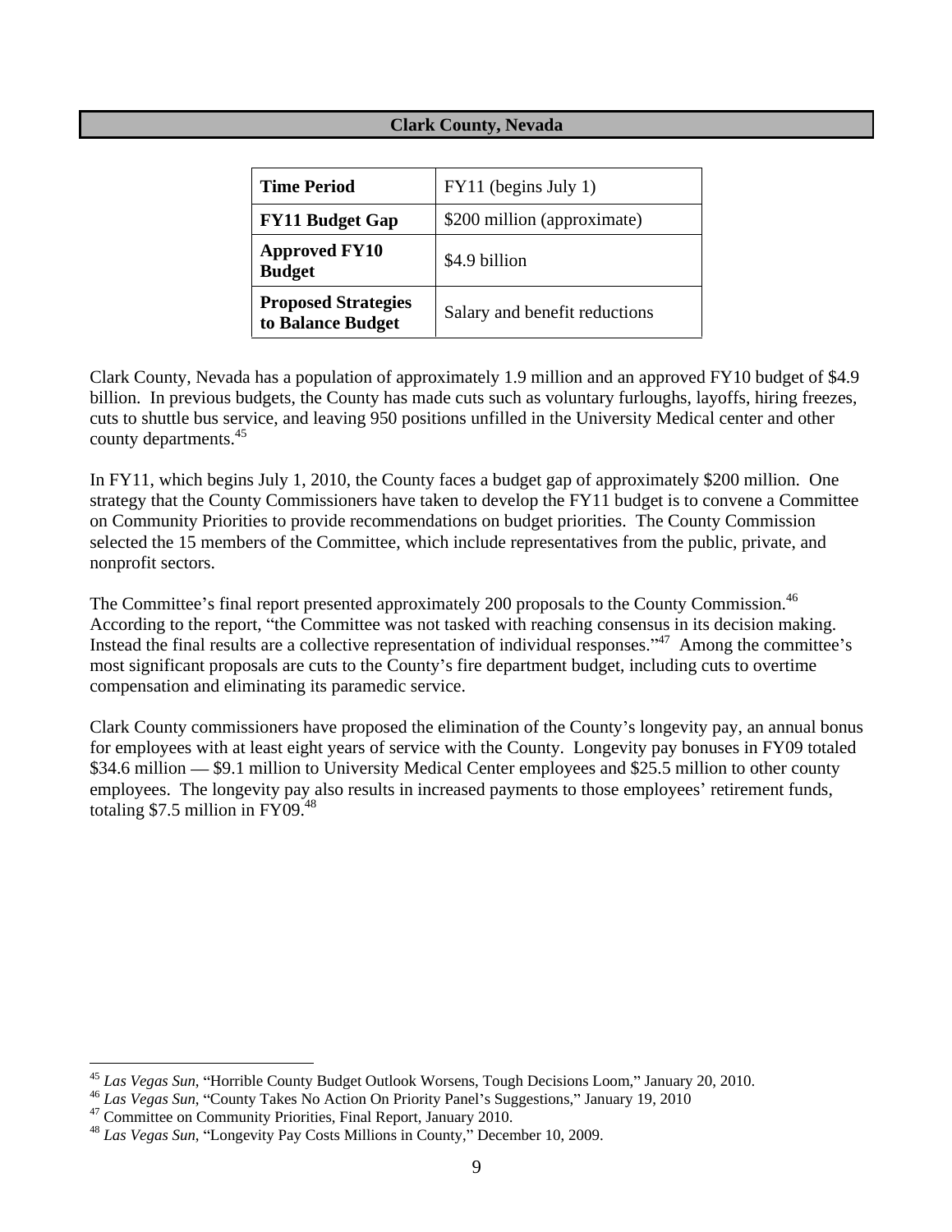# **Fairfax County, Virginia**

| <b>Time Period</b>                              | $\vert$ FY11 (begins July 1, 2010)                                                                                          |
|-------------------------------------------------|-----------------------------------------------------------------------------------------------------------------------------|
| <b>FY11 Budget Gap</b>                          | $\frac{257.2 \text{ million}}{257.2 \text{ million}}$                                                                       |
| <b>Proposed FY11</b><br><b>Budget</b>           | General Fund Budget of \$3.2 billion                                                                                        |
| <b>Proposed Strategies</b><br>to Balance Budget | <b>Pay freeze, County Government</b><br>expenditure reductions, School funding<br>reduction, and Property tax rate increase |

Fairfax County has approximately one million residents and an FY10 General Fund budget of \$3.3 billion. For FY11, Fairfax County identified a budget gap of \$257.2 million (8 percent of the FY10 General Fund budget). The County Executive's proposed FY11 budget states, "the essence of the proposed actions in this budget focus on cuts and reductions, efficiencies and reorganizations rather than closures or wholesale elimination of programs."<sup>49</sup>

For the second consecutive year, the budget does not include increases in employee compensation; however, the Executive has proposed 1.5 additional holiday days in FY11. The Executive has proposed that the County reduce expenditures by \$119.6 million. The budget would reduce County Government expenditures by \$103.3 million (reducing staff by a net of 284 positions) and reduce the operating transfer to Fairfax County public schools by \$16.3 million, or 1 percent less than the FY10 transfer. Examples of proposed expenditure reductions include:

- Reducing the Park Authority by \$2.4 million and 41 positions, which will affect park programs, maintenance, planning and administration (e.g., decreased mowing and grounds maintenance).
- Reducing the Fairfax County Public Library by \$3.4 million and 81 positions. Impacts include fewer hours of service, fewer youth and adult programs, and a shorter summer reading program.
- Reducing the Police Department budget by \$11.7 million by reducing overtime, positions and associated salary costs, and operating expenses.
- Reducing the Fire and Rescue Department budget by \$10.7 million through reduced overtime and operating expenses and management of position vacancies.
- Reducing the Department of Family Services budget by \$4.2 million. <sup>50</sup>

To increase revenue by \$121.4 million, Fairfax County has proposed the following:

- Increasing the property tax by \$0.05 per \$100 in assessed value, from \$1.04 to \$1.09 (\$93.4) million increase in revenue).
- Increasing the sewer availability charge and the sewer service charge.
- Increasing the stormwater services district levy.
- $\bullet$ Vehicle registration License Fee of \$33 (\$1.0 million).

The Executive's plan also proposes using \$31.9 million from fund balances. Together, these measures would close the budget gap and result in a surplus of \$21.7 million, in anticipation of additional state cuts.

<sup>&</sup>lt;sup>49</sup> Fairfax County FY2011 Advertised Budget Executive Summary, page 8.<br><sup>50</sup> FY2011 Advertised Budget Plan, Overview; Agency Reductions (General Fund Impact)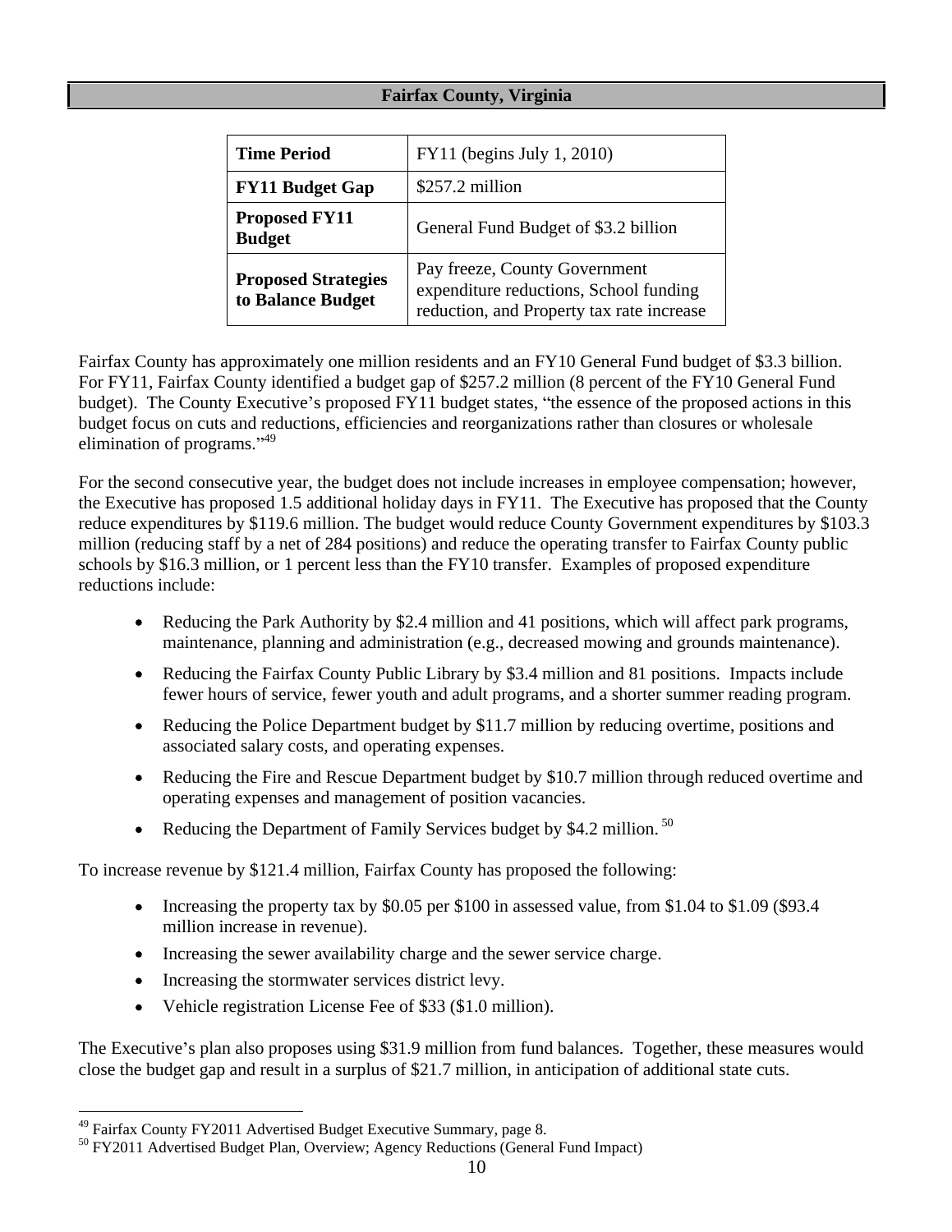## **Mecklenburg County, North Carolina**

| <b>Time Period</b>                              | $\vert$ FY10 and FY11                                                                           |
|-------------------------------------------------|-------------------------------------------------------------------------------------------------|
| <b>Budget Gap</b>                               | \$34.6 million in FY10 and \$85 million  <br>$in$ FY11                                          |
| <b>Approved FY10</b><br><b>Budget</b>           | $$1.4$ billion                                                                                  |
| <b>Proposed Strategies</b><br>to Balance Budget | Elimination of positions, Budget<br>eductions for most departments,<br>School funding reduction |

Mecklenburg County, North Carolina has a population of about 914,000 and an FY10 budget of \$1.4 billion. Charlotte, the largest city in North Carolina, is the seat of the County.

Mecklenburg County has had declines in nearly every revenue source; sales tax receipts, in particular, were lower than expected.<sup>51</sup> As a result, the County has proposed \$20 million in mid-year reductions for FY10, including:

- \$6.3 million from Charlotte-Mecklenburg Schools;
- \$13.2 million from the County Government; and
- Approximately \$500,000 from the Central Piedmont Community College.  $\bullet$

The library system's Board of Trustees decided to lay off 148 employees and close 12 branches by April 3, 2010. Under the plan, 45 code enforcement positions would be eliminated.<sup>52</sup>

The County has also projected an \$85 million budget gap in FY11, which begins in July. The County Manager does not prepare a recommended FY11 budget until May, but identified budget targets indicate potential cuts for FY11. The budget targets include total cuts of \$95 million. All county departments would be cut (by 16% on average), but the largest reductions would come from:

- Reduce Library budget by \$17 million (a 50% reduction from FY10);
- Reduce Park and Recreation Department budget by \$19 million (a 50% reduction from FY10);
- Reduce Sheriff's Office budget by \$9 million (an  $11\%$  reduction from FY10).

The County would also cut funding for Charlotte-Mecklenburg Schools by 6.5 percent from FY10, or \$20.7 million (\$19.7 million from the operating budget and \$1 million in the capital replacement budget). The district receives about a third of its operating funding from the County. Because Charlotte-Mecklenburg Schools are also expecting large cuts from the State, the Superintendent has developed a preliminary plan to cut \$63 million and eliminate  $842$  positions, including approximately 600 teachers.<sup>53</sup>

<sup>51</sup> County Manager's Office, Board Bulletin, March 19, 2010.<br><sup>51</sup> County Manager's Office, Management and Budget, Documents accessed April 1, 2010:

<http://www.charmeck.org/Departments/County+Managers+Office/Business+Management/home.htm>

<sup>&</sup>lt;sup>53</sup> *Charlotte Observer*, "CMS Layoff Alternatives Hard to Find," March 18, 2010.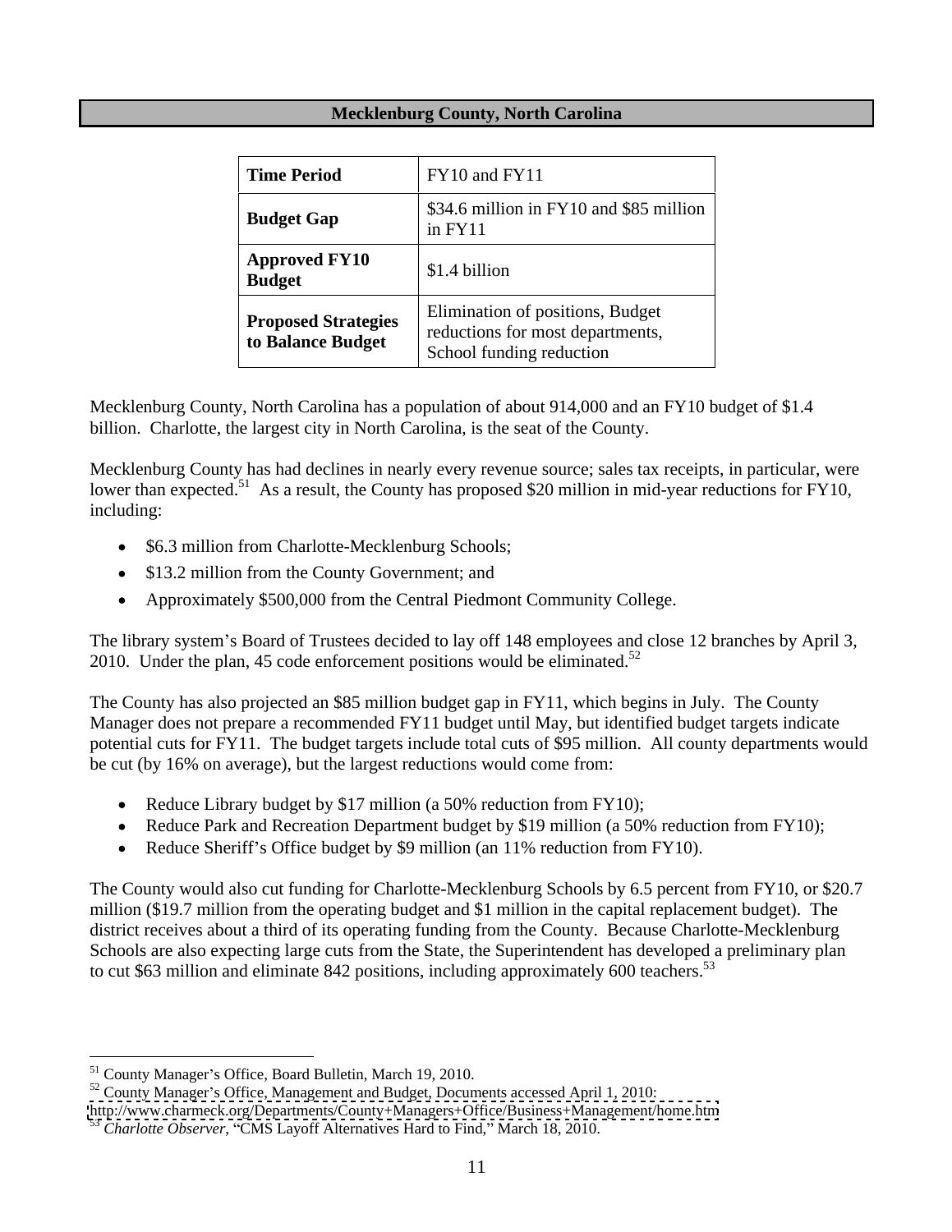### **Mesa, Arizona**

| <b>Time Period</b>                                 | FY10 and FY11                                                                                   |
|----------------------------------------------------|-------------------------------------------------------------------------------------------------|
| <b>FY11 Budget Gap</b>                             | \$19.6 million                                                                                  |
| <b>Approved FY10</b><br><b>Budget</b>              | \$1.1 billion                                                                                   |
| <b>Strategies Used to</b><br><b>Balance Budget</b> | Elimination of positions, Addition of<br>a property tax of \$0.3 per \$100 of<br>assessed value |

The City of Mesa, Arizona is located 16 miles east of Phoenix within the County of Maricopa and has a population of about 464,000. Beginning in FY09, the City had to reduce expenditures by \$29 million mid year and reduce anticipated FY10 expenditures by \$60 million. Between the FY09 and FY10 reductions, the City eliminated over 300 full-time positions. $54$ 

 From FY09 to FY10, the budget for the Recreation Operations program was reduced by 18 percent (\$3.6 million) and the Libraries budget was reduced by 30% (\$3.2 million).<sup>55</sup> The police department was reduced by approximately 50 sworn officers. As a result, the City hired nine lower-paid civilians to do investigative work for minor nonviolent crimes. The civilian investigators go through less training than police officers and earn about \$37,000 per year compared to officers' salaries of  $$49,000$ .<sup>56</sup>

In FY10 for the first time, the City assessed a property tax of \$0.2977 per \$100 of assessed value to raise an additional \$14.1 million. This property tax is estimated to cost the average homeowner about \$53 in FY10.<sup>57</sup>

Beginning on March 2, 2009 many city employees began working four 10-hour workdays per week. Fire stations, parks, and libraries remain open five days per week, but the City Hall is closed on Fridays.

The City currently has a projected budget gap of \$19.6 million in FY11, which begins July 1, 2010. The City Manager has not yet submitted a proposed budget to the City Council.<sup>58</sup>

<sup>&</sup>lt;sup>54</sup> Executive Budget Plan, Fiscal Year 2009/2010, City of Mesa, Arizona.<br><sup>55</sup> Mesa, Arizona, Adopted Budget 2009/10.<br><sup>56</sup> The Wall Street Journal, "As Slump Hits Home, Cities Downsize Their Ambitions," December 26, 2009.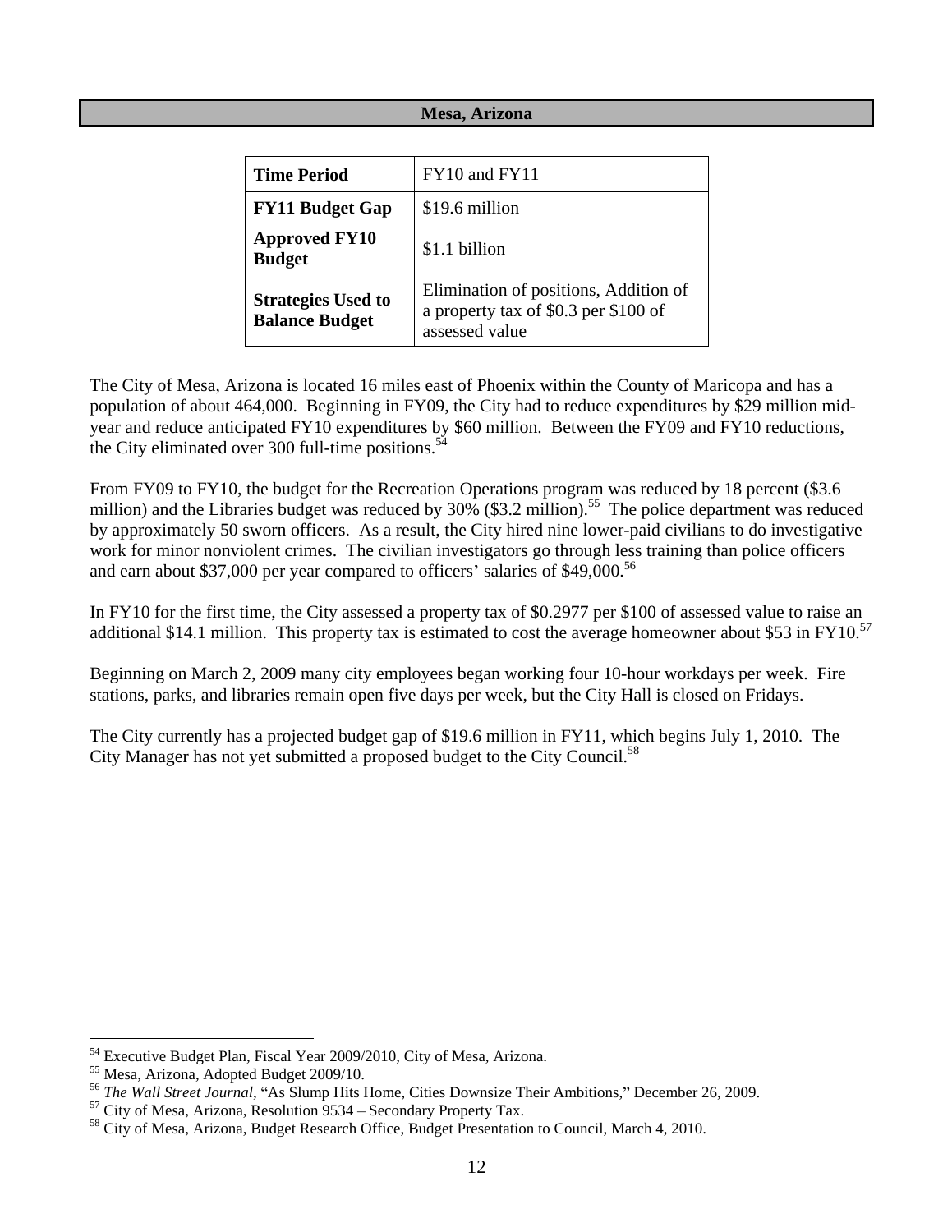## **Milwaukee County, Wisconsin**

| <b>Time Period</b>                                 | $\vert$ FY10 (ends December 31, 2010)                                                                               |
|----------------------------------------------------|---------------------------------------------------------------------------------------------------------------------|
| $\vert$ FY10 Budget Gap $\vert$ \$14.9 million     |                                                                                                                     |
| Approved FY10<br><b>Budget</b>                     | \$1.46 billion                                                                                                      |
| <b>Strategies Used to</b><br><b>Balance Budget</b> | Furloughs, Pay freezes, Modifications to<br>pension benefits, Increase in employee<br>share of health care premiums |

Milwaukee has a population of approximately 960,000. Beginning in FY10, Milwaukee County has made modifications to salaries, benefits, and retirement-related calculations for non-union employees, including:

- A doubling of monthly premiums paid by employees for health care;  $\bullet$
- A 200 percent increase in co-pays;  $\bullet$
- An across-the-board wage freeze;
- An increase in the retirement age to 60 for new workers; and
- A 20 percent reduction in pension credit.  $\bullet$

The Milwaukee County Executive proposed 12 furlough days (4 fixed and 8 floating) for all employees for a projected savings of \$7.2 million. The County Council added an additional 10 furlough days for 1,500 union employees, for an additional savings of \$2 million. The County would eliminate the additional furlough days if the union agreed to the modifications described above for non-union employees.<sup>59</sup>

<sup>59</sup>Milwaukee Journal Sentinel, "Milwaukee County Board Approves Budget Cuts, Furloughs," February 4, 2010.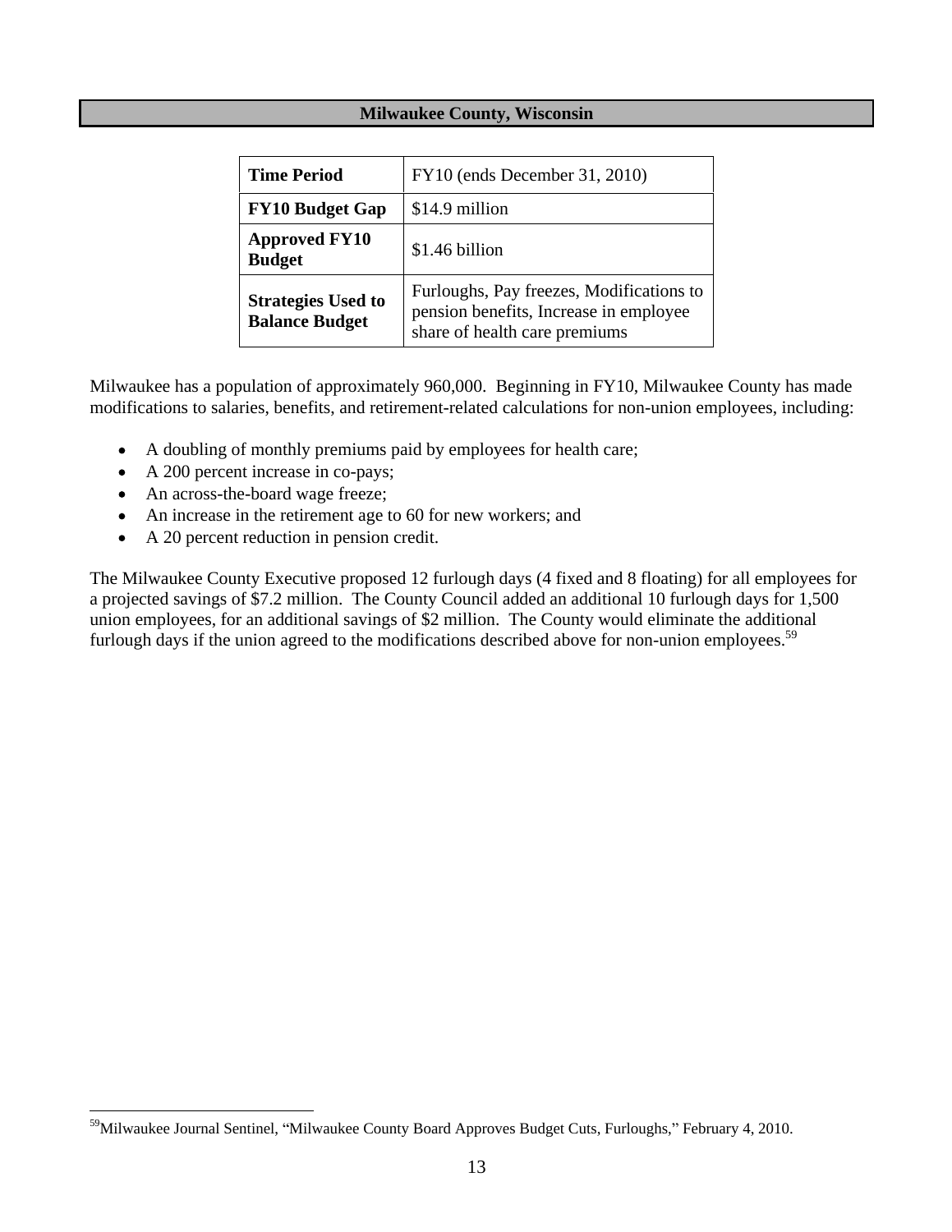#### **Philadelphia, Pennsylvania**

| <b>Time Period</b>                                                           | FY10 and FY11                                                                                                   |
|------------------------------------------------------------------------------|-----------------------------------------------------------------------------------------------------------------|
| <b>Budget Gap</b>                                                            | $\$\$ 1.4 billion in FY10-14; $\$$ 150 million<br>$in$ FY11                                                     |
| Proposed FY11 Budget $\parallel$ \$3.87 billion                              |                                                                                                                 |
| <b>Proposed/Implemented</b><br><b>Strategies to Balance</b><br><b>Budget</b> | Sales tax increase, Deferral of pension<br>contributions, \$0.02 per ounce sugary<br>drink tax, \$300 trash fee |

Philadelphia has a population of approximately 1.4 million. In May 2009, the City Council adopted an FY10 budget and, as required by state law, the City prepared a five-year fiscal plan to close a projected budget gap of \$1.4 billion.<sup>60</sup> The plan included a \$0.01, five-year increase in the sales tax; a deferral of \$235 million in contributions to the City's pension fund; and a lengthening of the schedule for the City to make up the unfunded liabilities of the system's pension fund by ten years. These three measures required the approval of the state legislature.

When the state legislature delayed approval, the Mayor prepared an alternative plan that included closing all branch libraries, health centers, and recreation centers; reducing trash collection from once a week to every other week; and laying off 3,000 city employees including police and firefighters. The state legislature approved the City's original proposals hours before the alternative was to take effect.<sup>61</sup>

To address the City's FY11 budget gap of \$150 million, the Mayor proposed two major revenue generating initiatives: an annual garbage fee and a tax on soda and sugary drinks. The \$300 annual garbage fee is projected to raise approximately \$108 million. The proposed \$0.02 per ounce tax on soda and sugary drinks is the highest tax of this kind currently proposed in the country.<sup>62</sup>

Members of the City Council recently proposed amending the Business Privilege Tax (BPT), which currently includes a net-income tax of 6.45 percent of reported business profits *and* a 0.14 percent tax on gross receipts, or total sales; regardless of whether a business makes a profit. The proposed changes would eliminate the net-income portion of the tax and significantly increase the gross receipts portion. The change is designed to target corporations based outside of Philadelphia, while minimizing the impact on local small businesses.<sup>63</sup> local small businesses.<sup>63</sup>

 $60$  City of Philadelphia, Five-Year Financial and Strategic Plan for Fiscal Years 2010-2014, presented to City Council March 19, 2009.

<sup>&</sup>lt;sup>61</sup> Pew Charitable Trusts, *Layoffs, Furloughs and Union Concessions: The Prolonged and Painful Process of Balancing City Budgets*, September 22, 2009.<br><sup>62</sup> Philadelphia Enquirer, "Nutter Presents 2011 Budget with Soda Tax, Trash Fee," March 4, 2010.<br><sup>63</sup> Philadelphia Enquirer, "Phila. Tackling Taxing Options," April 4, 2010.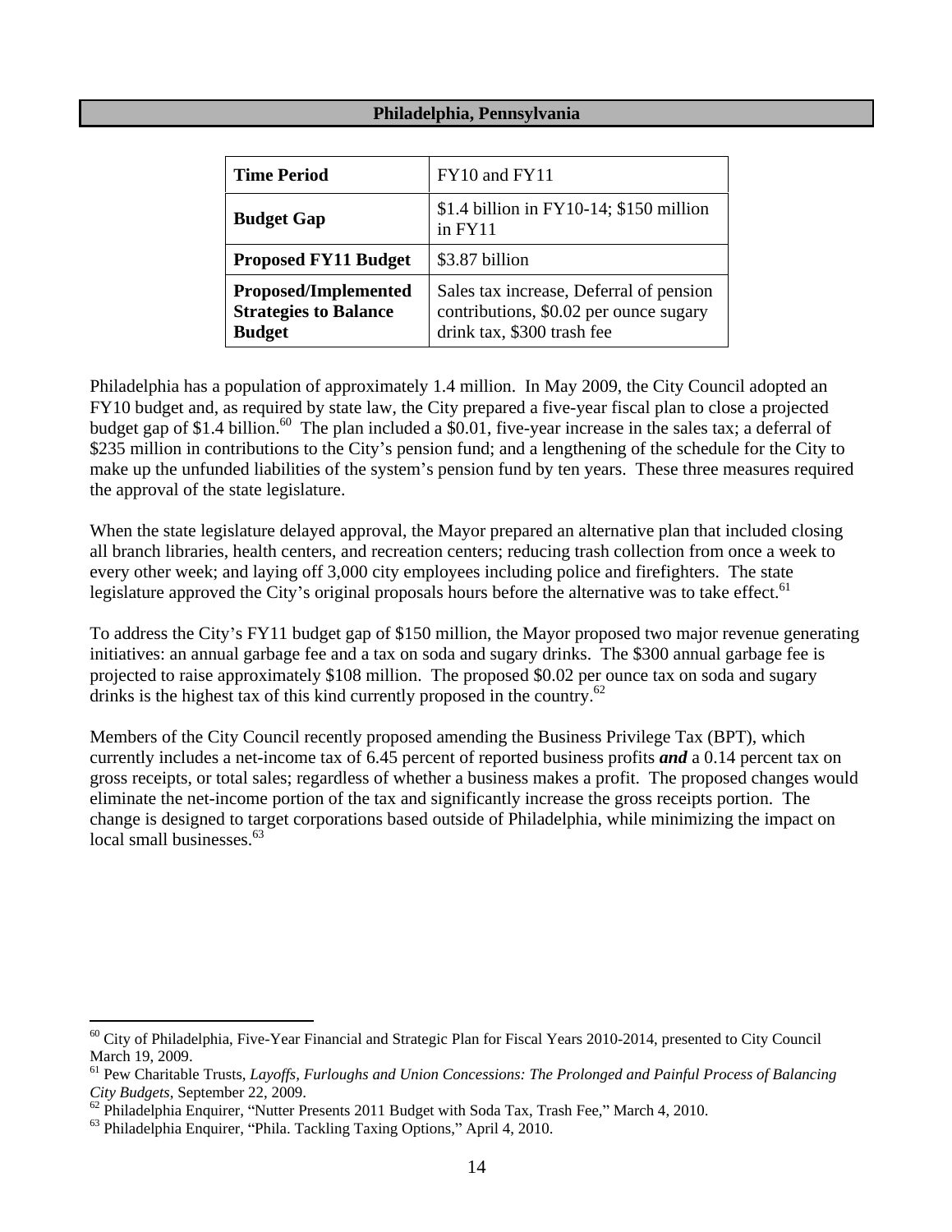## **Phoenix, Arizona**

| <b>Time Period</b>                                                       | End of FY10 and FY11                                                     |
|--------------------------------------------------------------------------|--------------------------------------------------------------------------|
| <b>Budget Gap</b>                                                        | $\frac{1}{2}$ \$241.4 million                                            |
| <b>Approved FY10</b><br><b>Budget</b>                                    | \$3.7 billion                                                            |
| Strategies Used to<br><b>Balance Budget</b><br><b>Program reductions</b> | Salary and benefit reductions,<br>Elimination of positions, 2% food tax, |

The City of Phoenix has a population of approximately 1.6 million. In FY10, Phoenix has had large declines in sales and income tax revenue and in February 2010, the Phoenix City Manager reported a general fund deficit of \$241.4 million for the rest of FY10 and for FY11. To reduce the shortfall, the City undertook \$90.9 million in financial transactions (mostly one-time savings), \$10 million in assumed innovation and efficiency savings, and \$1.3 million in reductions to management salaries. These initial strategies left the City with a gap of \$139.2 million, which the City Manager estimated would be equivalent to eliminating  $1,310$  general fund positions.<sup>64</sup>

To avoid reducing so many positions, the Mayor and City Council enacted a 2 percent food tax, which they expect to raise \$62.5 million in revenue from April 2010 through June 2011. Phoenix is using the additional revenue to avoid cutting positions in the police and fire departments and to avoid cuts in other areas such as community enrichment and services for seniors.

In addition, all labor groups agreed to 3.2 percent wage and benefit decreases over the next two fiscal years, for an estimated FY11 savings of \$46.9 million and an equivalent savings in FY12. Management salaries will decrease by 6.9 percent, for a two-year savings of \$10.6 million.

Phoenix will also reduce general fund expenditures by \$64 million by eliminating 550 positions and reducing operating expenses throughout the government, including \$6.5 million in cuts to parks and recreations, \$9.0 million to the Fire Department, \$19.6 million to the Police Department, \$4.1 million to the Public Transit Department, and \$2.5 million to Street Transportation Department. The City anticipates that 85-95 employees will retire earlier than planned, creating some vacancies for staff whose positions are eliminated.

 <sup>64</sup> City of Phoenix budget documents:<http://phoenix.gov/BUDGET/index.html>